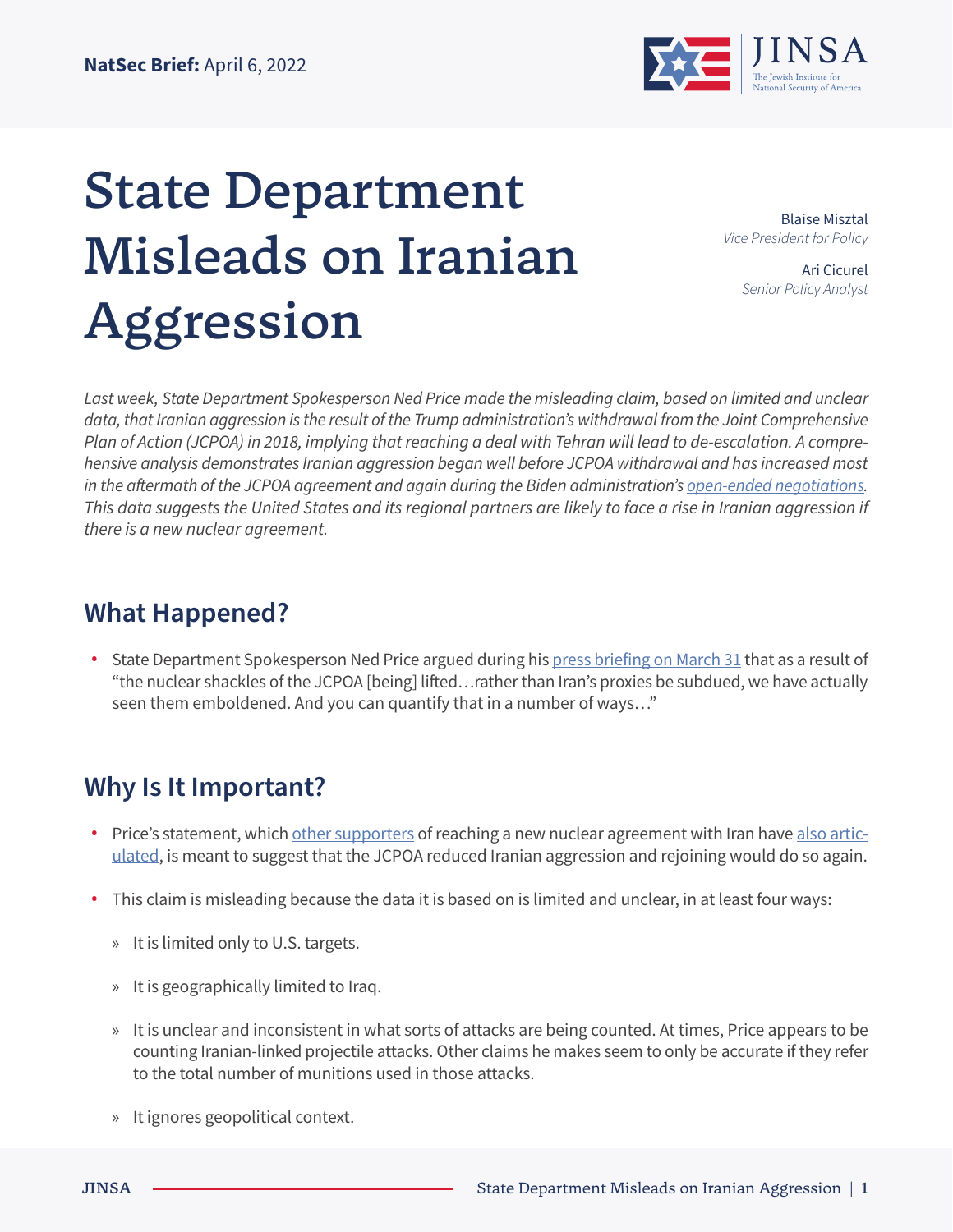- **•** A more realistic and comprehensive analysis of Iranian aggression should include that:
	- » **Iran has and does attack U.S. partners and interests around the Middle East.**
	- » **Iran has and does conduct malign activity, including against U.S. forces, around the Middle East.**
	- » **Iranian aggression includes a wide range of activities** such as naval harassment, cyber hacking and intrusions, kidnapping and wrongfully detaining Westerners, and provocative weapons tests.
	- » **From 2014 to 2017, Iranian-backed militias in Iraq were preoccupied fighting ISIS**, explaining in part why they did not target American troops who were also engaged in operations against the terror group during this period.
- **•** JINSA has collected data on all publicly reported incidents of Iranian aggression against U.S. forces, interests, and partners in the entire Middle East dating back to 2015. Analysis of this data reveals, as the authors showed in a [previous JINSA NatSec Brief,](https://jinsa.org/wp-content/uploads/2022/04/JINSA_20220331_MalignActivity.pdf) that **Iranian aggression increases most during diplomatic engagement** and suggests **there is likely to be an increase in Iranian malign activity if there is a new nuclear agreement**.

## **ANALYSIS**

The measurements Price listed included several misleading statements:\*

- **•** *"From 2012 to 2018, there were no significant attacks, there were no attacks against U.S. service members, diplomatic facilities in Iraq."*
	- » This narrow statement with its numerous caveats appears accurate though it remains unclear.
		- It appears that by "attacks" Price specifically means projectile attacks. It is not clear whether it includes Iranian-backed attacks in Iraq that hit near a U.S. presence or only those that the U.S. government determined were against American targets. It is also unclear if he was discussing the number of specific incidents in Iraq or the total number of munitions fired.
		- However, this statement clearly excludes aggression against U.S. service members outside of Iraq, attacks on U.S. partners in Iraq, and attacks on U.S. partners outside of Iraq.
	- » Contrary to Price's assertion, **Iran conducted significant and repeated aggression against U.S. forces prior to 2018**, including:
		- Illegally [seizing two U.S. naval vessels](https://www.nytimes.com/2016/01/13/world/middleeast/iran-holds-us-navy-boats-crew.html) in January 2016 after the JCPOA went into effect and detaining the American sailors onboard for several hours.
		- Numerous incidents of harassment of U.S. naval vessels. The State Department [previously stated](https://2017-2021.state.gov/iranian-regime-malign-activities-during-negotiations-with-iran-and-during-jcpoa/index.html) there were 22 incidents of IRGC fast watercraft engaging in "unsafe and unprofessional" behavior in 2015 and 36 instances in 2016 (although the number of publicly reported incidents tracked by JINSA is lower than these numbers).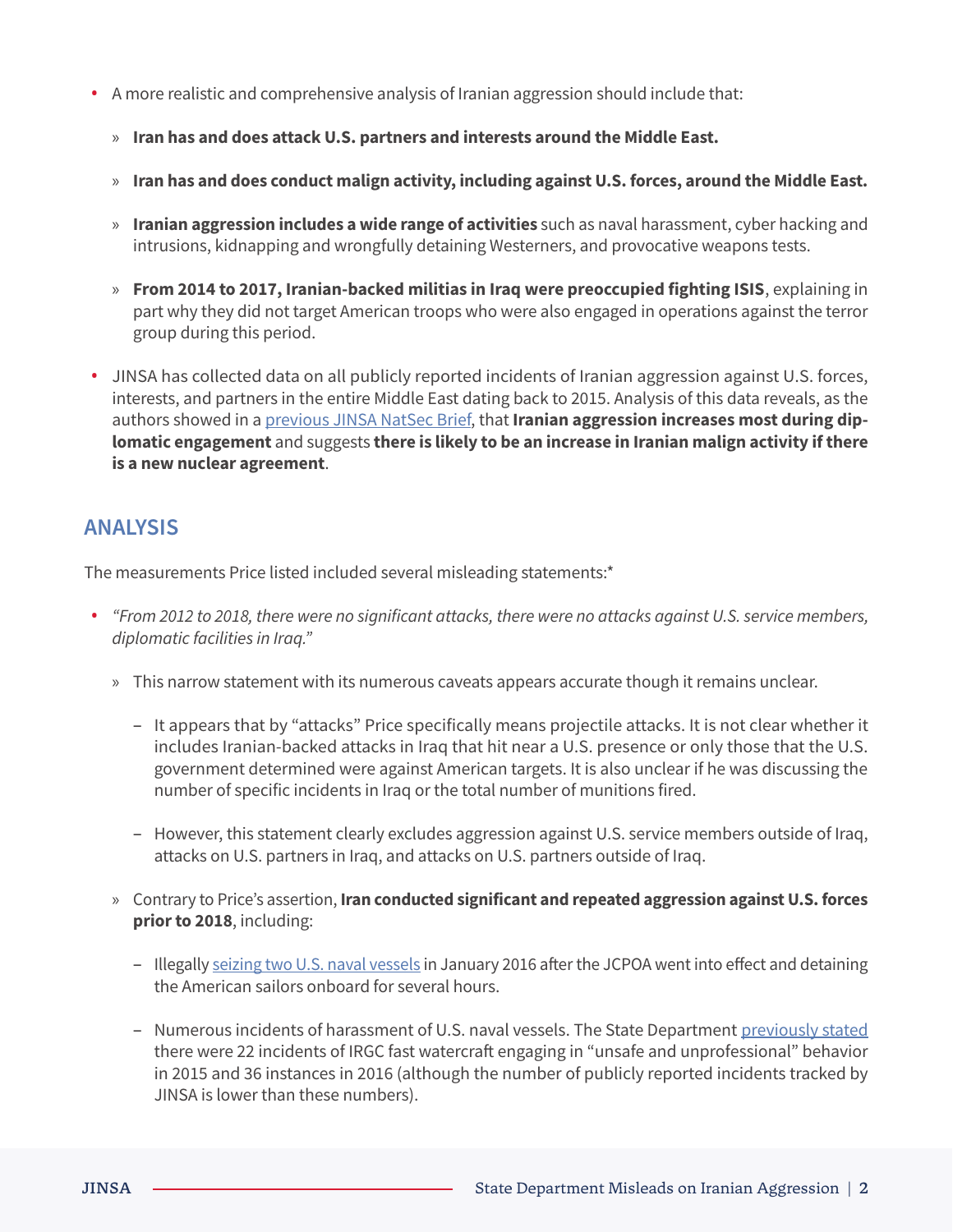#### **陸IINSA**



#### Iran Targeted the United States During the JCPOA

- » Taking into account all forms of Iranian aggression across the entire Middle East, **Iranian regional aggression increased every year from 2015 to 2017, more than doubling in the span of three years**, including:
	- Striking [America's Kurdish partners,](https://www.understandingwar.org/backgrounder/iran%E2%80%99s-role-kirkuk-operation-iraq) launching a [large attack](https://www.cnn.com/2015/10/30/world/iraq-camp-liberty-opposition-attack/index.html) against Camp Liberty in October 2015 that killed Iranian dissidents, and [targeting the site again](https://www.yahoo.com/news/rockets-target-iran-exiles-iraq-camp-203653493.html?guccounter=1&guce_referrer=aHR0cHM6Ly93d3cuZ29vZ2xlLmNvbS8&guce_referrer_sig=AQAAAAPZdIdHfSzPynjf7xVDf2h6faGVNNSwx_jzMQMEuvsrUAMmjqo0Q_RWgKHFpca_XDuWhKofca4WYYBZSPIMwFA55VAIPbuAowQ1F5-Yn7W-qh-gNjNEPQs0r-ojamtQIuA2jCS5sJJS5P_5iyHKv0R1OB5QaPz6RdCWx8kPsc_N) in 2016 that caused several injuries.
	- Beginning, and significantly increasing, projectile attacks on Saudi Arabia launched principally by its Houthi allies in Yemen. In 2017, 86 munitions were fired at Saudi Arabia –this number nearly tripled in 2018 (229) and then almost doubled again in 2019 (426).



**BEIINSA**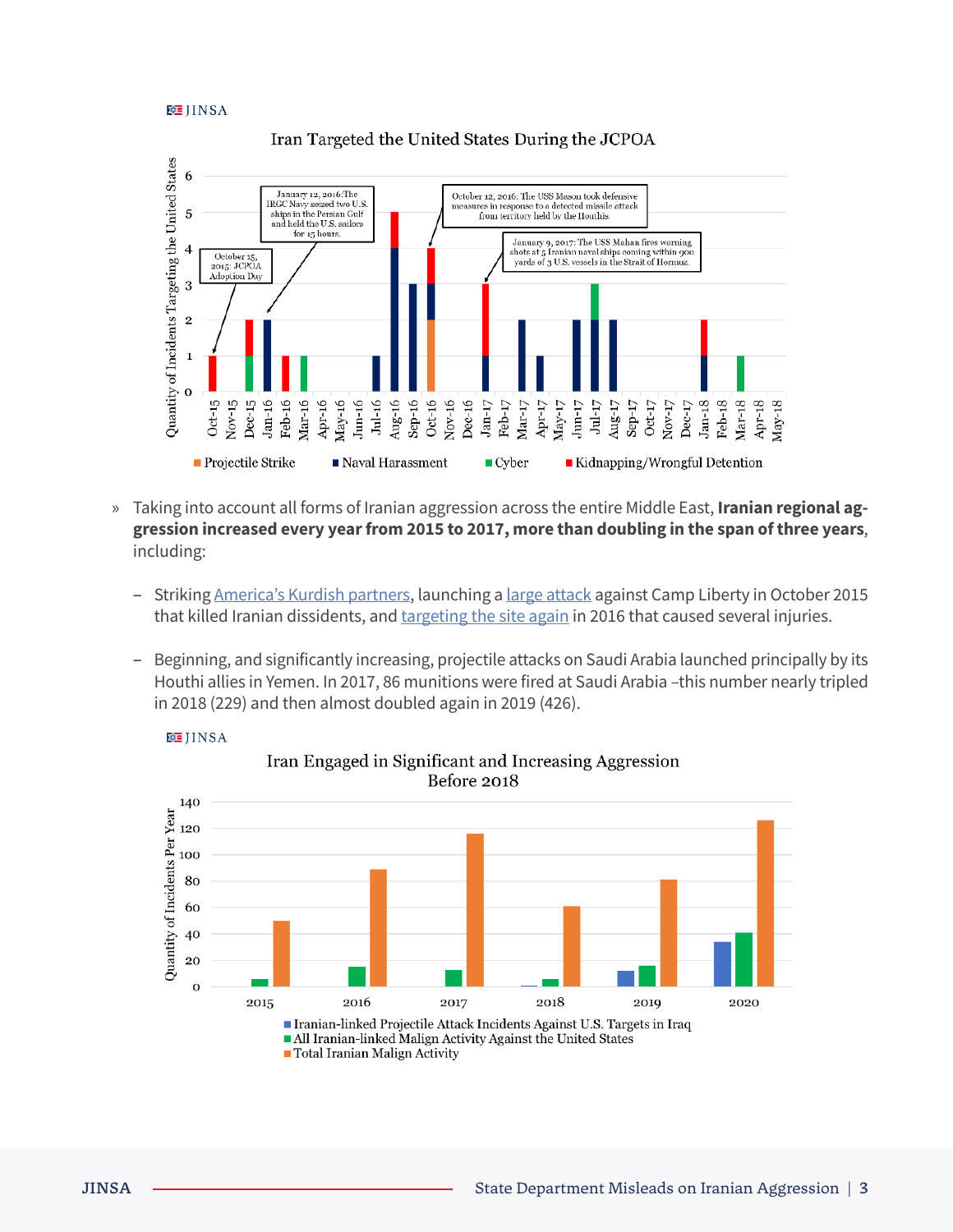### **•** *"That changed in 2018."*

- » Again, this statement ignores broader regional trends. Overall, according to JINSA data, Iranian regional aggression declined 47% in 2018.
- » There was, however, a 150% increase in the number of Iranian-backed projectiles fired at U.S. service members in Iraq that year.



## **随**IINSA

- **•** *"…between 2019 and 2020, the number of attacks from Iran-backed groups went up 400 percent."* 
	- » Again, it is unclear exactly what types of attacks and against whom is being referred to. For the statement to be accurate, Price would have to be referring to a different metric than used in his previous claims: total munitions fired against American troops in Iraq as opposed to the number of specific incidents of projectile attacks. Open-source data collected by JINSA show a 341% increase in total munitions launched targeting locations with an U.S. military or civilian presence in Iraq from 2019 (39 total munitions launched) and 2020 (172).
		- If he meant incidents with a U.S. presence in Iraq, as his statement would imply, there were 12 incidents during 2019 and 34 in 2020, which is a 183% increase.
		- If he meant the total number of munitions fired by Iran-backed groups, regardless of target, in Iraq, there was a 274% increase during this period from 46 to 172.
		- If he meant all incidents of Iranian-linked aggression in Iraq, there was a 127% increase in the total number of from 15 to 34.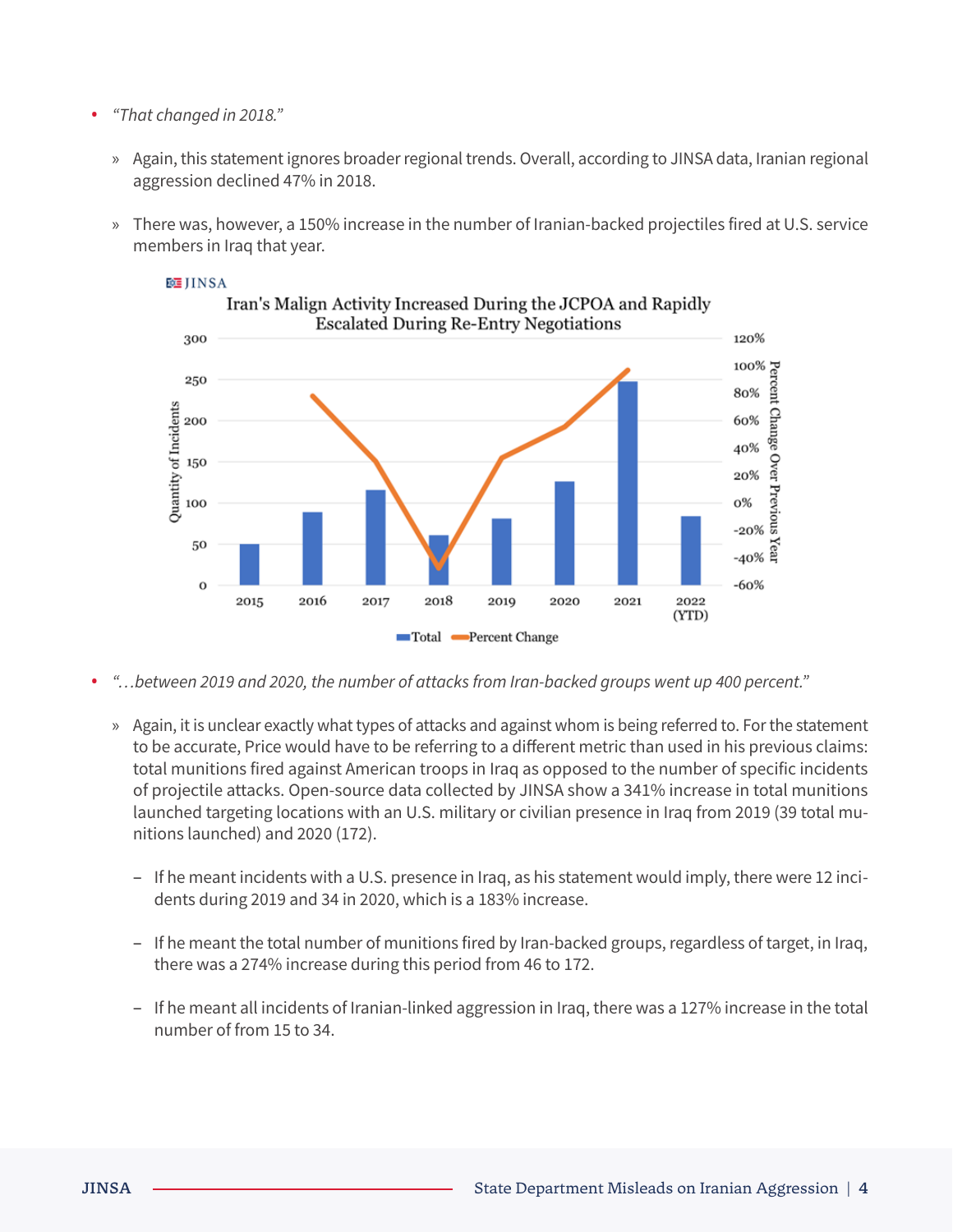#### **BEJINSA**



- **•** *"This was in the aftermath of the decision to abandon the JCPOA. It was in the aftermath of the decision to apply the FTO designation to the Iranian Revolutionary Guard Corps. It was in the aftermath of the killing of Soleimani, the IRGC chief."* 
	- » Iranian aggression did not begin with any of these events and its escalations after each were short-lived.
	- » The greatest increases to Iranian aggression in the last seven years have happened as a result of U.S. diplomacy—adopting the JCPOA in 2015 and seeking to re-enter it in 2021. Withdrawal from the JCPOA, while it did lead to an uptick in aggression, had a much more modest effect.
		- Iranian aggression **more than tripled after the adoption of the JCPOA** in October 2015 compared to the first ten months of that year.
		- Following President **Trump's withdrawal from the deal, Iranian aggression increased by 38%.**
		- Once President Biden entered office seeking **to rejoin the JCPOA, Iranian aggression doubled**.